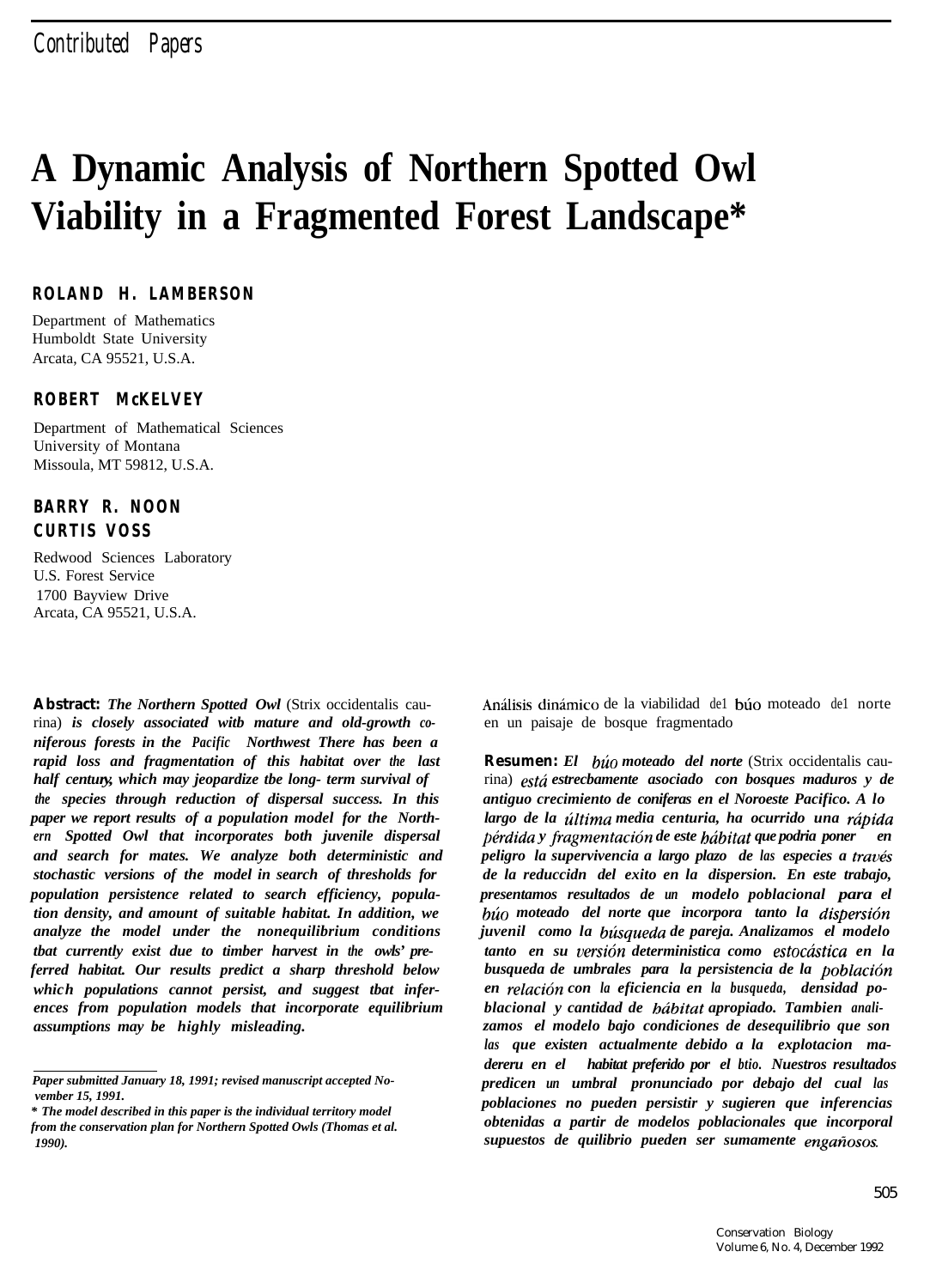#### **Introduction**

The decline in the population of Northern Spotted Owls *(Strix occidentalis caurina*) in the Pacific Northwest has been widely chronicled in both the scientific literature (Franklin et al. 1990; Thomas et al. 1990) and the popular press. It is generally conceded that this decline is primarily due to the rapid loss and fragmentation of its preferred habitat, mature and old-growth coniferous forest in the Pacific Northwest (USFWS 1990). The decline of suitable habitat began about forty years ago but has been most pronounced during the past fifteen years, and it is expected to continue well into the future (see Fig. 1). In addition to a decline in the amount of older forest, the landscape in the Pacific Northwest has been altered by the practice of dispersed clearcut logging on national forest lands. As a consequence, stands of mature and old-growth coniferous forest have become increasingly patchy in their distribution. The resulting fragmentation may jeopardize the long-term survival of the species through a reduction in the dispersal success of both juveniles searching for their own home range and older owls displaced by timber harvest. In addition, the disequilibrium in the ecosystem caused by extensive logging may continue long after the harvest has ended and may lead to misinterpretation of both the current state and future trends of the system.

Previous analyses of the demography of the Spotted Owl (Lande 1988; Noon & Biles 1990) have suggested that the growth of the population is strongly affected by changes in adult survival rates and, less strongly, by changes in juvenile survival rates. Field data shows little variation in adult survival rates (Franklin & Gutierrez 1987, 1988; Franklin et al. 1989) but suggest the possibility of much wider variation in juvenile survival rates. Since the Northern Spotted Owl is strongly territorial,



*Figure 1. Trend in suitable Northern Spotted Owl habitat on US Forest Service lands beginning in 1930 and including projected timber sales* through 2010.

the likelihood of juveniles successfully dispersing to suitable habitat areas will decrease as suitable habitat becomes more patchy in its distribution. Failure to disperse successfully will be an additional cause of mortality, especially for juveniles and to some extent for all age classes.

In response to the decline of the owl population, the United States Forest Service put in place a network of protected Spotted Owl habitat areas (SOHAs) selected to include the home range of an individual pair of owls or clusters of up to three owl territories. In this paper we model a region where home ranges for individual Spotted Owl pairs are distributed randomly across the landscape, similar to the pattern of the SOHA network. In a sequel to this paper we consider the optimal size for larger clusters of suitable habitat similar to those in the current proposal for a network of much larger habitat conservation areas (HCAs; Thomas et al. 1990).

Here we first describe the model then examine the results for both deterministic and stochastic simulations. We analyze the model under both equilibrium and nonequilibrium conditions. In these runs we search for thresholds that might lead to extinction for the population either due to low numbers of owls or to reduced area of suitable habitat. We also study the relationship between the ongoing reduction of suitable habitat and the expected density of owl pairs.

#### **Survey of Prior Models**

Both of the initial efforts at modeling the population dynamics of the Northern Spotted Owl incorporated linear, single-sex, Leslie matrix models (Marcot and Holthausen 1987; USDA 1988). Marcot and Holthausen assessed individually the impact of a list of management alternatives on the viability of the species and produced a table of risks for various management options. The Forest Service (USDA 1988) developed a 15-by-15 Leslie matrix model as part of their original Spotted Owl viability analysis. Both of these models are basically exponential growth models and were criticized by Boyce ( 1987) for not including density dependence. In addition, the linear structure of these models can produce unrealistic, even pathological, stochastic output. Neither of these models contained any spatial component.

The third model is that of Boyce (1987). Boyce argued (correctly, we believe) for the need to incorporate density dependence and spatial effects into population models. He also discussed at some length the Allee effect (Allee 1938; Dennis 1989). He illustrated his ideas through a standard stage-structured, single-sex Leslie model, with life history structure collapsed into three stages: juvenile, subadult, and adult. In addition, he made fecundity and juvenile survival rates density dependent. However, the depensatory fecundity function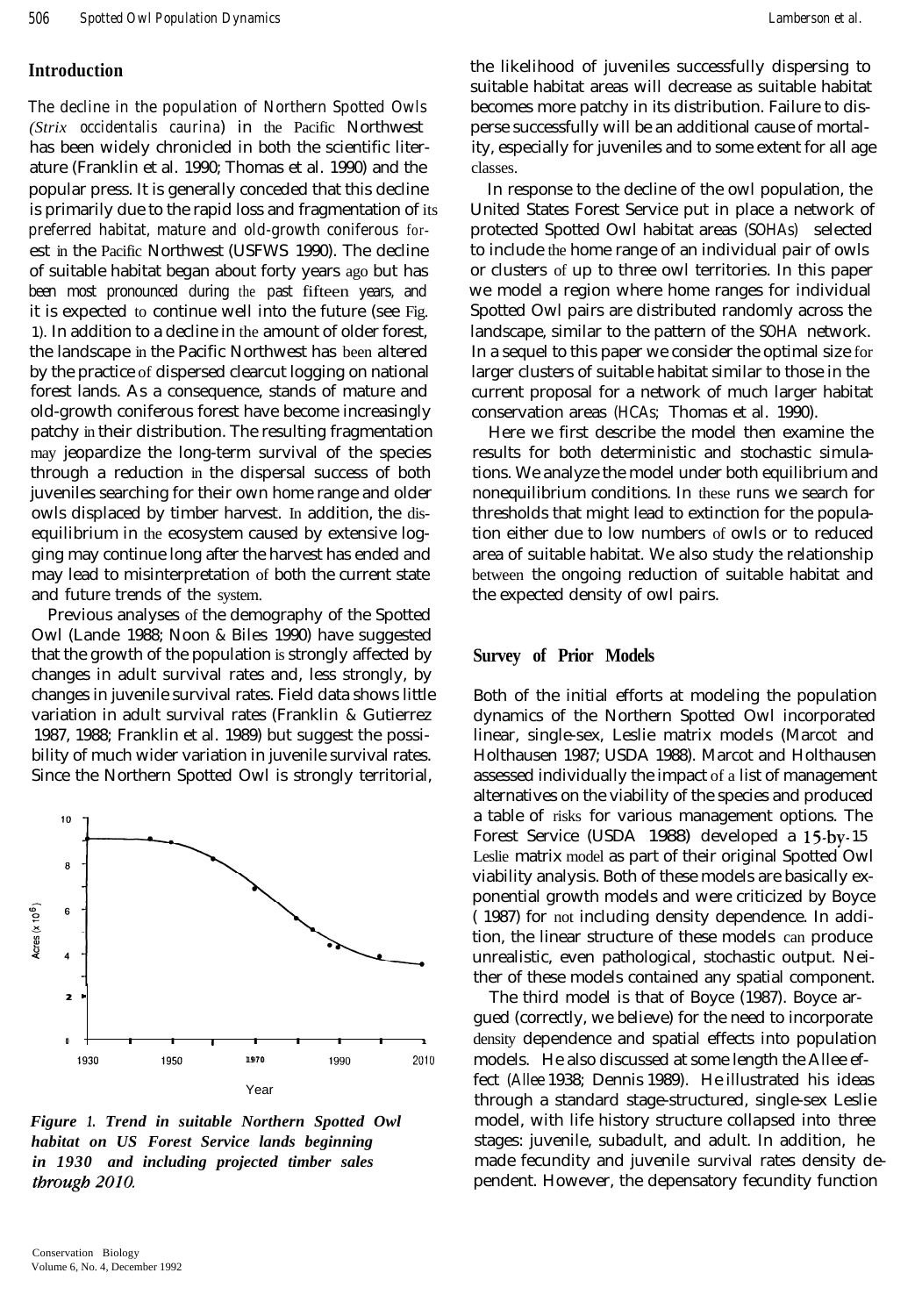he chose for his illustration turns out to be too mild for the Allee effect to become operative.

Lande ( 1987, 1988) developed models that incorporated a stage structure similar to Boyce, and he included a nonlinear search function for dispersing owls. The search function was dependent on both the density of owls and the density of suitable habitat. We have adopted a similar stage structure in our model and patterned our search functions after Lande's. Lande drew his inference from a deterministic, equilibrium analysis of the model, while we extend the analysis to include both nonequilibrium situations (ongoing reduction of the habitat due to timber harvest) and allow for environmental stochasticity.

Doak ( 1989) introduced spatial structure and environmental stochasticity into a dynamic, all-female model. He simplified the stage structure to juveniles and adults. However, he enhanced the spatial structure by considering clusters of suitable home ranges. The dispersal process became a two-step procedure, dispersal within the natal cluster followed by dispersal to distant clusters. Both of these searches are based on densitydependent logistic functions. A sequel to this paper (Lamberson & Noon, unpublished data) will be comparable to Doak's work.

# **The Model**

The model focuses on a landscape of fixed spatial extent and contains a number of potential home-range territories (or "sites," which we imagine to contain roughly 1000 ha). However, only a fraction of these sites are assumed to be stocked with suitable habitat. A suitable site is one which, in a probabilistic sense, allows for survival, mate attraction, and reproductive success.

The life history in this model follows the stage structured pattern shown in Figure 2. A nesting pair will annually produce young according to either some fixed fecundity (deterministic) or a fluctuating fecundity (stochastic). These juvenile birds will disperse at the end of the breeding season, males seeking an unoccupied site and females seeking a site occupied by a solitary male. Dispersal success is patterned after Lande's model (Lande 1987, 1988); it is density dependent and is calculated by assuming random search of accessible sites:



*Figure 2. Stage-structured life history pattern for Northern Spotted Owls as implemented in the*

Probability of Success =

#### 1 - (1 - unoccupied suitable sites/total sites)?

Various assumptions can be made about the bird's search efficiency, which is measured by *m,* the number of sites it is capable of searching prior to experiencing mortality. Search capabilities, together with the occupancy ratio of searched sites, determine the bird's potential for successful dispersal.

In our simulation runs we have assumed that juvenile females and redispersing adults were more efficient searchers than juvenile males: juvenile females may get aid through vocalizations from males with sites but no mate, and adults should be more efficient because of their additional experience. In both cases we have assumed a doubling of efficiency over the juvenile male (the model seems to be insensitive to further increases in efficiency).

Birds are first allowed to breed in their third vear of life. Adult birds older than one year are subject to mortality, and adults occupying territories are subject to site disturbance (such as timber harvest); consequently, some surviving adults will also be forced to disperse. Juvenile birds are also subject to mortality; in particular, it is assumed that all male birds unsuccessful in dispersal to suitable sites perish. To condense the model it is assumed that the number of male and female solitaries remains equal, with the single females retained as a floater population (this effectively has half of the singles occupying suitable home territories and half being a floating population, but gives all of them the same vital rates). This assumption allows considerable simplification without-to our present state of empirical knowledge-any significant loss of accuracy.

The state variables in the model, which are updated annually, are: ( 1) the number, *T,* of currently suitable sites (which may be decreasing over time due to timber harvest); (2) the number, *P,* of suitable sites occupied by nesting pairs; and (3) the number, *S,* of suitable sites occupied by single males.

## **Model Parameterization**

The model is parameterized based on the demographic studies of Franklin et al. (Franklin & Gutierrez 1987, 1988; Franklin et al. 1989) and values published by Marcot and Holthausen ( 1987). We assume an annual adult survival probability of 0.94, a juvenile predispersal survival probability of 0.60, fecundity (number of young fledged/adult females) of 0.66, and a 1:1 sex ratio at birth. Single birds were assumed to survive at the estimated annual subadult survival rate of 0.71.

#### **Modeling Results**

We ran the model under a number of alternative assumptions, varying the proportion of the *model.* landscape that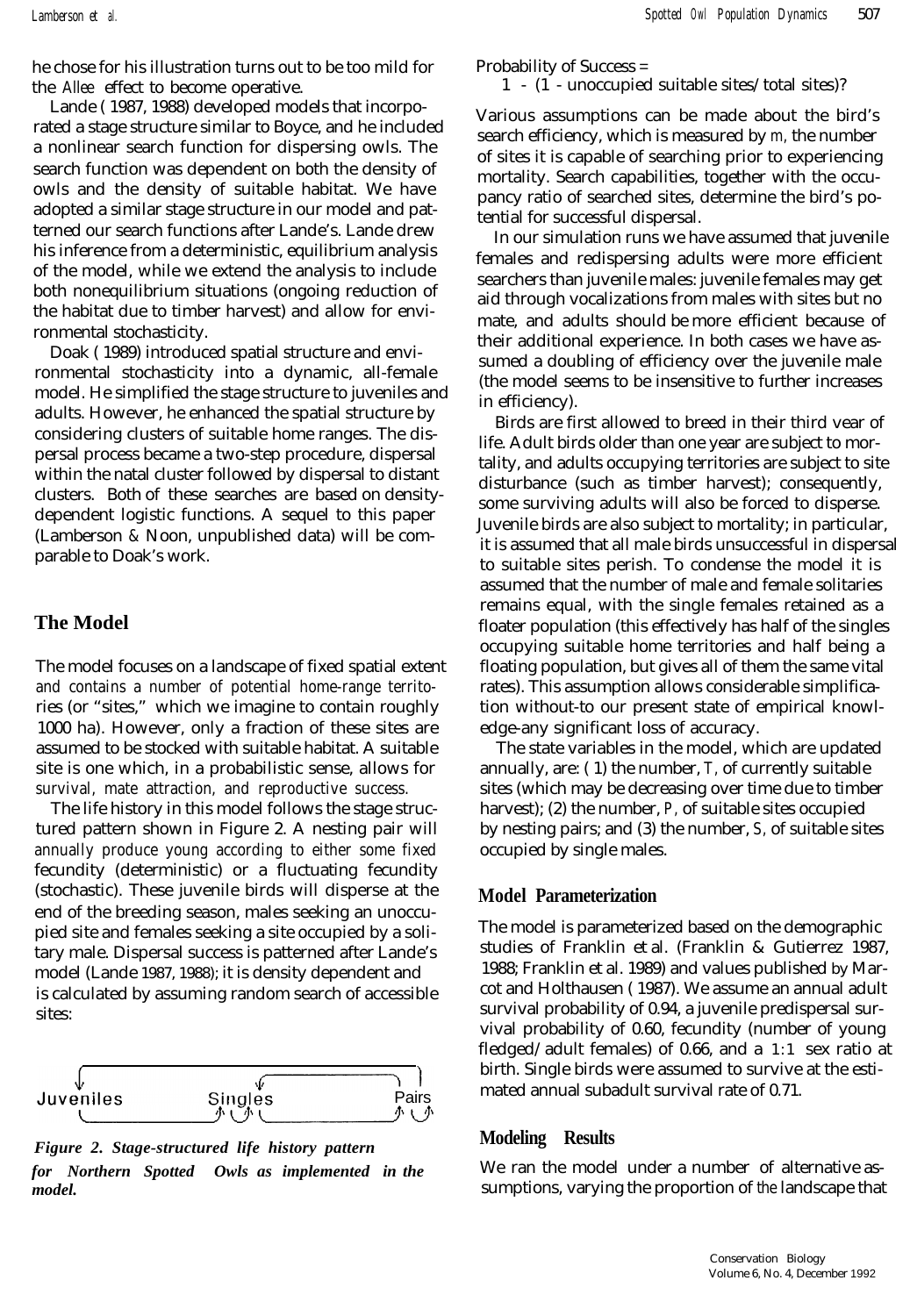was suitable habitat, aspects of the owl's biology, initial population sizes, and environmental conditions. We examined changes in the landscape by specifying differing fractions of the forest as suitable habitat during various runs of the model or by allowing the amount of suitable habitat to vary with time during the course of the simulation. We incorporated key aspects of the owl's biology and behavior by specifying survival and fecundity parameters and the efficiency of its search for a home range and a mate. We also varied the amount of environmental stochasticity, primarily through a fluctuating fecundity, to reflect variability in food supply (such as small rodents).

#### **Deterministic Analyses**

First we ran the model deterministically (with no environmental fluctuations) while varying the initial population size (initial *S* and *P* being kept in fixed proportion). Owl biology (demographic parameters) and the proportion of the landscape that was suitable habitat were held constant during this exercise.

If the initial population size was sufficiently large and the search efficiency was relatively high, the population tended to a stable equilibrium level (Fig. 3). An initially small population crashed even when the search efficiency was relatively high. If search efficiency was low, however, even very large initial populations crashed. The system had two stable equilibria, one being extinction. The trajectories that tended to the two different stable equilibria were separated by an unstable equilibrium.

The location of the stable and unstable equilibria depended on the quality of the habitat, as measured by the fraction that was suitable. This dependence is depicted



*Figure 3 . Trend in number of pairs of Spotted Owls based on a 250-year simulation. Each curve was initialized at a different population size. We assumed that 25% of the landscape was suitable owl habitat, and that juvenile owls could search 30 sites.*



*Figure 4. Percentage occupancy of Spotted Owl territorial sites (pairs and singles) against the proportion of the landscape that was suitable Spotted Owl habitat, Solid curves resulted from an all-female version of the model (no search for mates). Dotted and dashed curves include mate search and show stable and unstable equilibria, respectively, resulting from the Allee effect. Three sets of curves correspond to various juvenile search abilities (10, 20, and 40 sites).*

in Figure 4. (The variable on the vertical axis is occupancy of suitable habitat,  $[S + P]/T$ . The various curves correspond to alternative assumptions about the owl's search efficiency (the number of sites searched, *m,* prior to death). The solid curves represent the equilibrium occupancy when females are not required to search for a mate. On each curve, where the mate search routine is employed, the dotted line shows the stable equilibrium and the dashed line the unstable equilibrium. At the left of each curve, the solid and dashed lines meet at a point (*G* \*) that has a specific value for the proportion of the landscape that is suitable habitat  $(G)$ . For  $G < G^*$ , the two nontrivial equilibria have disappeared: only the  $(0,0)$  equilibrium remains. Thus, for  $G < G^*$  all populations go extinct, regardless of initial population levels. Figure 4 is qualitatively the same as Lande's equilibrium configuration (Lande 1987:629), though he obtained the result using quite different numerical techniques.

Figures 3 and 4 demonstrate an "Allee effect": As the population becomes smaller and more scattered or the habitat more fragmented, dispersing males experience diminishing success in finding suitable home ranges and females experience increasing difficulty in finding a mate. Note that, in this two-sex model, the Allee effect arises from an explicit nonlinear mating search-success probability function. (Alternative hypotheses of search are explored by Dennis [ 1989] ).

#### **Stochastic Analyses**

The effects of environmental stochasticity can be addressed in a number of ways. For example, we com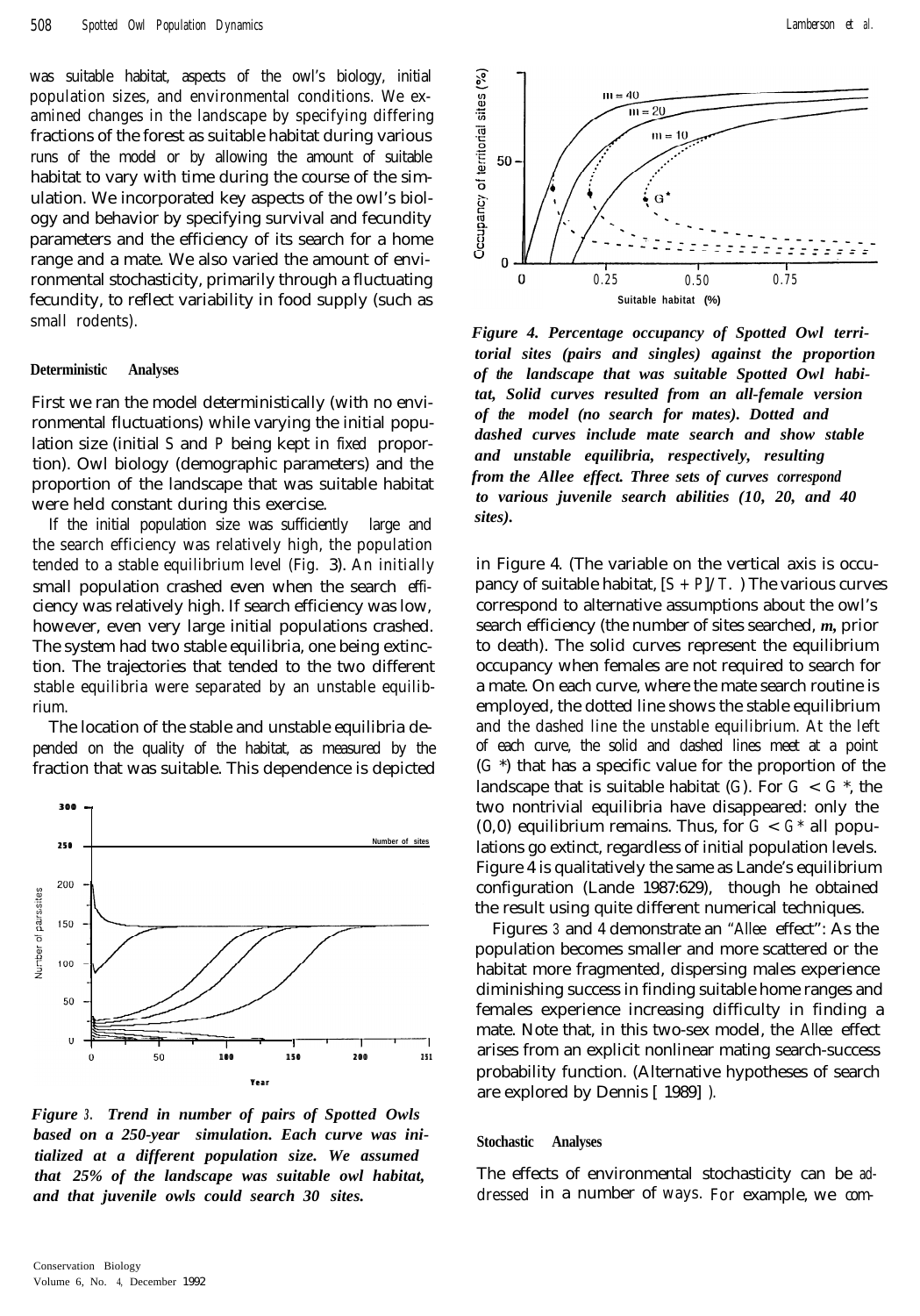pared stochastic simulation runs with different initial population sizes directly to the similar deterministic simulations shown in Figure 3. Adding environmental stochasticity slowed the rate of increase to the stable equilibrium when initial populations were above the unstable equilibrium, and it decreased the time to extinction for declining populations (those initialized below the unstable threshold). Qualitatively, however, the results were the same for both models.

A better means of comparison is to run a large number of both deterministic and stochastic simulations and compare the fraction of sample runs that lead to extinction within a fixed time span. In Figure 5 we plot the probability, *p,* of population survival for 250 years as a function of initial population size. The three curves correspond to the three alternative assumptions about environmental stochasticity. When there is no stochasticity, p is a stairstep function, rising abruptly from 0 to 1 at the unstable equilibrium levels of Figures 3 and 4. Adding environmental stochasticity smooths out the stairstep, as shown in the two curves for low and high environmental variance. Note that for a given high probability of survival, *p,* an increase in environmental variance will increase the initial occupancy needed to guarantee *p* ; for a given low probability *p*, an increase in variance will decrease the needed initial occupancy. Thus, increasing environmental variance broadens the band of occupancy across which *p* rises from 0 to 1; that is, the extinction threshold becomes less abrupt.

#### **Amount of Suitable Habitat**

It is of interest to examine how survival probability depends on the percent of the landscane that is suitable



*Figure 5. The 250-year survival probability against the initial percentage of the sites uccupied by pairs of Spotted Owls. Curves represent three conditions: no (A), low (B), and high (C) environmental variance. We assumed 18% of the landscape was suitable habitat and that adults could search 40 sites (juveniles could search 20 sites).*



*Figure 6. The 250-year survival probability against the percentage of landscape that was suitable habitat. Curves are shown fur three conditions: no (A), low (B), and high (C) environmental variance We assumed adult owls could search 26 sites. All simulations were initialized with the same number of owls.*

habitat, G, and to determine how it might be affected by environmental stochasticity. To illustrate this dependency, the 250-year survival probability, *p,* is plotted as a function of G (Fig. 6). Once again, the deterministic case shows a stairstep function, with the jump from 0 to 1 occurring at the point *G* \* (Fig. 4). As before, adding environmental variance smoothes out the stairstep. If we demand a highp (such as 90% probability of survival for 250 years), then the greater the environmental variance the higher the proportion of suitable habitat required to guarantee it. On the other hand, greater environmental variance also means a less abrupt threshold into the high-risk zone.

Survival probability is sensitive to model assumptions, both biological and environmental. The curves in Figure 7 illustrate 250-year survival probability under high environmental variance, with two different assumptions of search efficiency, both consistent with the present state of knowledge of the owl's biology. Note that in both cases the threshold into the high-risk zone is quite steep, and that these threshold curves bracket levels of suitable habitat preservation advocated by various parties to the current policy dispute (see Thomas et al. 1990).

For specified amounts of suitable habitat and given assumptions about environmental variance, we computed the population survival probability, *p*, as a function of time. In all cases that we tested, this probab ility departs from 1 at roughly 200 years. This is because it is essentially impossible for a relatively abundant popuiation of long-lived animals to go extinct in a shorter period of time, regardless of how harsh the conditions may be, as long as we exclude the possibility of a populationwide catastrophe.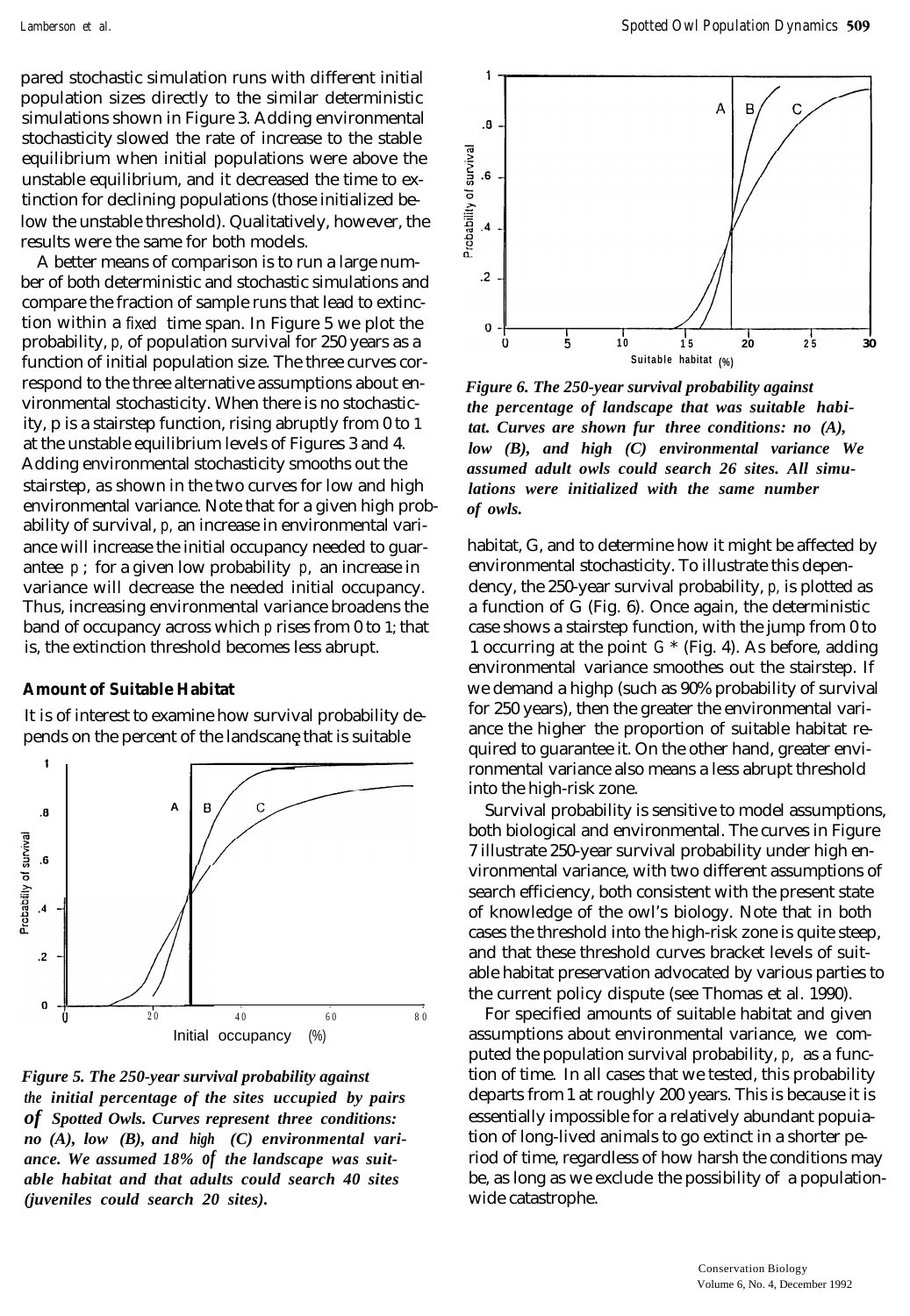

*Figure 7. The 250-year survival probability against the percentage of landscape that was suitable habitat. Curves are shown for two conditions: high environmental variance with adults searching 40 and 26 sites (A and B, respectively). All simulations were initialized with tbe same number of owls.*

#### **Introducing Landscape Dynamics**

We simulated a dynamic landscape, both deterministically and stochastically, by allowing the proportion of the landscape that was suitable Spotted Owl habitat to be diminished by, for example, timber harvest. The inclusion of timber harvest meant that we no longer had a system at equilibrium, since the extent of suitable habitat (carrying capacity) was declining. We tracked the proportion of the landscape that remained as suitable habitat, *T* as a function of time (Fig. 8). But for this case we assumed that the suitable habitat was being cut at a



*Figure 8. Trend in number of pairs of Spotted Owls, number of sites, site occupancy by pairs, and juvenile survival rate based on a 75-year simulation. We assumed that 4% of the suitable owl habitat was lust per year until 20% remained, and that juvenile male owls could search 20 sites (adults and juvenile females could search 40).*

rate of 4% of the remainder per year, until cutting ceased with 20% of the landscape remaining as suitable habitat. At the same time, we tracked the occupancy level for the remaining suitable habitat.

Here a critical result appeared that was directly related to the fact that the system was dynamicsubjected to declining habitat. The occupancy curve (Fig. 8) represents the percent of suitable habitat occupied at any given time. Note that the level of occupancy remained virtually unchanged during the period when timber harvest was taking place. This is the result of a crowding effect in the remaining suitable habitat. The owls currently holding home ranges found their territories when the amount of suitable habitat was greater and unoccupied sites were easier to secure. As mature and old-growth timber continued to be cut, the amount of suitable habitat was further reduced and, at the same time, some adult pairs of owls were displaced from their home ranges. These displaced adults were now in competition with dispersing juveniles for the smaller amount of unoccupied suitable habitat remaining. Being inexperienced, the juveniles in our model (and probably in reality) were less likely to be successful in their quest for a suitable territory. Thus, what remained of the suitable habitat was more densely occupied than we would expect in an equilibrium setting. Also, it was crowded with owls that were somewhat older than we would expect at equilibrium. Simultaneously, we saw unusually low juvenile survival rates because of the excessively difficult time the juveniles had finding the few remaining home ranges (note the juvenile survival curve in Fig. 8).

Beyond the period of diminishing habitat, the population began to come into equilibrium with a landscape that contained less and more dispersed suitable habitat. The population age structure gradually returned to a more stable configuration, less dominated by an overabundance of older owls. The juvenile survival rate increased rapidly because of the reduced competition for unoccupied sites, resulting from the fact that older owls were no longer being displaced by logging and the fact that there were new territories opening up when the older owls died.

Finally, given that suffkiently large numbers of owls remained and an adequate amount of suitable habitat was still intact, the model came to equilibrium. The equilibrium population was substantially smaller than that observed near the end of the period of timber harvest even though that population, if estimated using levels of occupancy, may have appeared to be stable. We believe that it may be very difficult, based on data collected during the course of active timber harvest, to distinguish a collapsing population from one that will reach some long-term stable equilibrium. If, in the simulation run displayed in Figure 8, we continued the timber harvest until only 13% of the landscape was suitable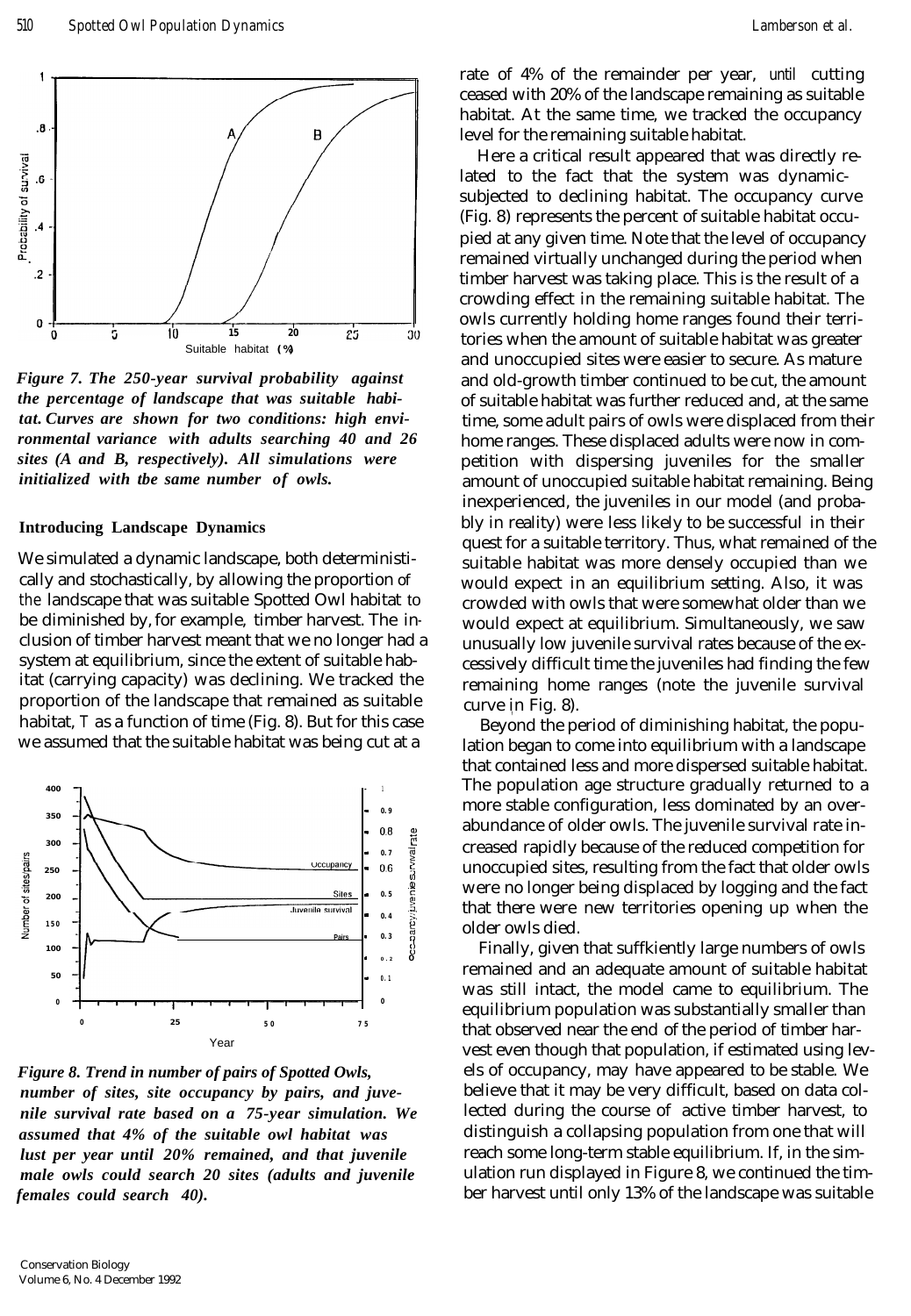*Lamberson et al. Spotted Owl Population Dynamics* 511

habitat, then the population became extinct after about 250 years. The output in the two cases was identical while harvesting went on in both, and it was similar until well beyond the end of harvest in the second. In the second case, however, the population decline never ended.

When environmental stochasticity was introduced, all of the characteristics that we observed in the deterministic case again appeared in the stochastic model (Fig. 9).

# **Discussion**

In the following discussion, we confine our remarks to a comparison of our results with those from earlier models.

The model developed by Lande ( 1987) is essentially the same as ours when we restrict it to a deterministic equilibrium configuration. Our Figure 4 is basically the same as his Figure 3 (and with appropriate assumptions our model reproduces his Fig. 1). Lande's deterministic analysis can be thought of as leading to the stairstep threshold functions in our Figures 5 and 6. The exact locus of the step-break depends on the assumptions about parameter values. Thus, the real difference between our analysis and Lande's is that we examine the effects of nonequilibrium conditions resulting from ongoing timber harvests and provide for environmental stochasticity.

If we incorporate into Boyce's model ( 1987) a search effectiveness function such as ours (or Lande's), we find that the Allee effect is operative, with results consistent with our own.



*Figure 9. Trend in number of pairs of Spotted Owls, number of sites, site occupancy by pairs, and juvenile survival rate based on a 75-year stochastic simulation. We assumed that 4% of the suitable owl habitat was lost per year until 20% remained, and that juvenile male owls could search 20 sites (adults and juvenile females could search 40).*

#### **Conclusions**

Two major conclusions can be drawn from this modeling effort. First, in a fixed landscape, the model predicts a sharp threshold below which Spotted Owl viability plunges. The underlying cause is dispersal failure (the recolonization rate of pair-sites is less than their extinction rate), due to a scarcity of suitable habitat or a scarcity of available mates in suitable habitat (the so-called Allee effect). The location and steepness of this threshold depends on the parameters of the model: on the initial number of owl pairs, on the density of suitable habitat, on assumptions concerning the owl's biologyparticularly its life history characteristics and its dispersal search strategy and efficiency-and finally on assumptions made regarding the quality and stability of the owl's environment. Other than refining our knowledge of these factors, there is currently no way to pinpoint the locus of the threshold, and no direct empirical means to ascertain whether the population is currently at high risk of crossing a threshold point.

Second, the fact that the system we examined was dynamic played a crucial role in its analysis. The crowding of older owls into remaining suitable habitat as timber harvest continues is likely to produce very high occupancy rates-much higher than would be expected under long-term stable conditions. As a result, we should be very careful in using occupancy data to predict long-term abundance, since the equilibrium occupancy levels predicted by the model are well below those seen while logging of suitable owl habitat is continuing. In fact, if we extend the harvest for the case shown in Figure 8 just nine more years (leaving everything else as before), the simulation leads to extinction in approximately 250 years. In this case, the occupancy levels during habitat loss are virtually unchanged, but the population crashes long after timber harvest has ceased. Also, the juvenile survival rate is substantially depressed during the logging phase (Fig. 8). This may explain the very low juvenile survival rates that have been estimated from current field data (Thomas et al. 1990, Appendix L). It may also distort any computations of long-term growth rates for the owl population that use data collected while habitat decline continues. This model may be overly optimistic with regard to the longterm survival of the owl. The long-term growth rate of this population is nearly an order of magnitude more sensitive to adult survival rate than any other parameter (Lande 1988), and our simulations have used a relatively high estimate of adult survival rate.

The ultimate conclusion that can be drawn from this work is that we should proceed very cautiously with any management decisions. There are likely to be some very sharp population thresholds which, once passed, can lead to a disaster for the Spotted Owl population. At the same time, none of our numbers should be taken as